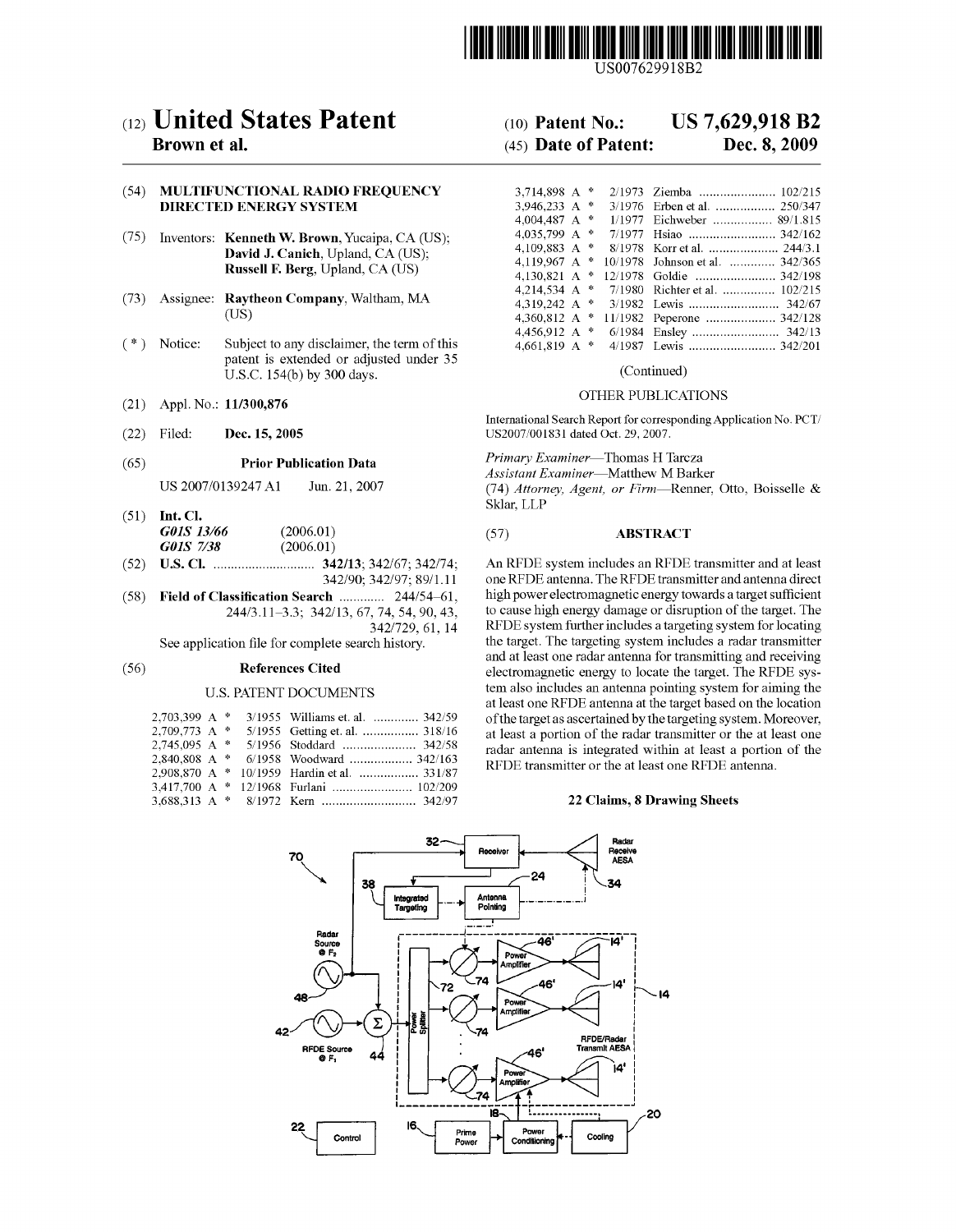# U.S. PATENT DOCUMENTS

| 4,740,790 A $*$<br>4.890.109 A $*$ |                                                                                                                                                                                                                                                                                                                                                            | 4/1988 Hess et al.  342/361 | $6,832,740$ B1 <sup>*</sup>                                                                                                                                                                                                                                                                                                                                                                                                                                                                                          |                                                                                                                                                                                                                                                                                                                                                          |                                  |
|------------------------------------|------------------------------------------------------------------------------------------------------------------------------------------------------------------------------------------------------------------------------------------------------------------------------------------------------------------------------------------------------------|-----------------------------|----------------------------------------------------------------------------------------------------------------------------------------------------------------------------------------------------------------------------------------------------------------------------------------------------------------------------------------------------------------------------------------------------------------------------------------------------------------------------------------------------------------------|----------------------------------------------------------------------------------------------------------------------------------------------------------------------------------------------------------------------------------------------------------------------------------------------------------------------------------------------------------|----------------------------------|
|                                    |                                                                                                                                                                                                                                                                                                                                                            |                             |                                                                                                                                                                                                                                                                                                                                                                                                                                                                                                                      |                                                                                                                                                                                                                                                                                                                                                          | 12/2004 Ransom  244/3.13         |
|                                    |                                                                                                                                                                                                                                                                                                                                                            |                             | 6.859.163 B2*                                                                                                                                                                                                                                                                                                                                                                                                                                                                                                        |                                                                                                                                                                                                                                                                                                                                                          | 2/2005 Alford et al.  342/26 D   |
|                                    |                                                                                                                                                                                                                                                                                                                                                            |                             |                                                                                                                                                                                                                                                                                                                                                                                                                                                                                                                      |                                                                                                                                                                                                                                                                                                                                                          | 3/2005 Pepper et al.  250/495.1  |
|                                    |                                                                                                                                                                                                                                                                                                                                                            |                             |                                                                                                                                                                                                                                                                                                                                                                                                                                                                                                                      |                                                                                                                                                                                                                                                                                                                                                          | 6/2005 Ramstack  342/54          |
|                                    |                                                                                                                                                                                                                                                                                                                                                            |                             |                                                                                                                                                                                                                                                                                                                                                                                                                                                                                                                      |                                                                                                                                                                                                                                                                                                                                                          | 11/2005 Wardell et al.  342/60   |
|                                    |                                                                                                                                                                                                                                                                                                                                                            |                             |                                                                                                                                                                                                                                                                                                                                                                                                                                                                                                                      |                                                                                                                                                                                                                                                                                                                                                          | 5/2006 Fullerton et al.  342/54  |
|                                    |                                                                                                                                                                                                                                                                                                                                                            |                             |                                                                                                                                                                                                                                                                                                                                                                                                                                                                                                                      | 4/2007                                                                                                                                                                                                                                                                                                                                                   |                                  |
|                                    |                                                                                                                                                                                                                                                                                                                                                            |                             |                                                                                                                                                                                                                                                                                                                                                                                                                                                                                                                      |                                                                                                                                                                                                                                                                                                                                                          |                                  |
|                                    |                                                                                                                                                                                                                                                                                                                                                            |                             |                                                                                                                                                                                                                                                                                                                                                                                                                                                                                                                      | 12/2007                                                                                                                                                                                                                                                                                                                                                  |                                  |
|                                    |                                                                                                                                                                                                                                                                                                                                                            |                             |                                                                                                                                                                                                                                                                                                                                                                                                                                                                                                                      |                                                                                                                                                                                                                                                                                                                                                          |                                  |
|                                    |                                                                                                                                                                                                                                                                                                                                                            |                             |                                                                                                                                                                                                                                                                                                                                                                                                                                                                                                                      |                                                                                                                                                                                                                                                                                                                                                          | $4/2004$ Byren et al.            |
|                                    |                                                                                                                                                                                                                                                                                                                                                            |                             |                                                                                                                                                                                                                                                                                                                                                                                                                                                                                                                      |                                                                                                                                                                                                                                                                                                                                                          | $1/2005$ Lalezari et al.  342/62 |
|                                    |                                                                                                                                                                                                                                                                                                                                                            |                             |                                                                                                                                                                                                                                                                                                                                                                                                                                                                                                                      |                                                                                                                                                                                                                                                                                                                                                          | $6/2005$ Rodriguez               |
|                                    |                                                                                                                                                                                                                                                                                                                                                            |                             |                                                                                                                                                                                                                                                                                                                                                                                                                                                                                                                      |                                                                                                                                                                                                                                                                                                                                                          |                                  |
|                                    |                                                                                                                                                                                                                                                                                                                                                            |                             |                                                                                                                                                                                                                                                                                                                                                                                                                                                                                                                      |                                                                                                                                                                                                                                                                                                                                                          |                                  |
|                                    |                                                                                                                                                                                                                                                                                                                                                            |                             |                                                                                                                                                                                                                                                                                                                                                                                                                                                                                                                      |                                                                                                                                                                                                                                                                                                                                                          | $4/2006$ Keller, III             |
|                                    |                                                                                                                                                                                                                                                                                                                                                            |                             |                                                                                                                                                                                                                                                                                                                                                                                                                                                                                                                      |                                                                                                                                                                                                                                                                                                                                                          | 10/2006 Larsen  324/329          |
|                                    |                                                                                                                                                                                                                                                                                                                                                            |                             |                                                                                                                                                                                                                                                                                                                                                                                                                                                                                                                      |                                                                                                                                                                                                                                                                                                                                                          | 2/2007 Lowell et al.  342/13     |
|                                    |                                                                                                                                                                                                                                                                                                                                                            |                             |                                                                                                                                                                                                                                                                                                                                                                                                                                                                                                                      |                                                                                                                                                                                                                                                                                                                                                          |                                  |
|                                    |                                                                                                                                                                                                                                                                                                                                                            |                             |                                                                                                                                                                                                                                                                                                                                                                                                                                                                                                                      |                                                                                                                                                                                                                                                                                                                                                          |                                  |
|                                    |                                                                                                                                                                                                                                                                                                                                                            |                             |                                                                                                                                                                                                                                                                                                                                                                                                                                                                                                                      |                                                                                                                                                                                                                                                                                                                                                          |                                  |
|                                    | 5,013,151 A *<br>5,189,244 A *<br>5,191,343 A $*$<br>5,387,917 A *<br>5.389.931 A *<br>5,432,546 A *<br>5.606.313 A $*$<br>5.613.039 A $*$<br>5.726.657 A $*$<br>5,747,720 A *<br>5,777,572 A *<br>5.780.839 A $*$<br>5,838,262 A $*$<br>5,977,910 A *<br>6.014.922 A $*$<br>$6,265,704$ B1 <sup>*</sup><br>6.347.001 B1<br>6,396,577 B1*<br>6,424,286 B1* |                             | 5/1991 Hughes  356/139.08<br>3/1993 Danzer et al.  342/21<br>2/1995 Hager et al.  342/68<br>2/1995 Anderson et al.  342/70<br>7/1995 Cargill  348/144<br>2/1997 Allen et al.  340/10.31<br>3/1998 Pergande et al.  342/202<br>5/1998 Schnurr et al.  89/1.11<br>7/1998 Livingston  250/203.2<br>11/1998 Kershner et al.  340/945<br>11/1999 Matthews  342/368<br>$1/2000$ Livingston  89/1.11<br>7/2001 Livingston  250/203.2<br>$2/2002$ Arnold et al.<br>5/2002 Ramstack  356/141.1<br>7/2002 Smith et al.  342/14 | $6.872.960 B2*$<br>6.906.659 B1 $*$<br>$6.967.614 B1*$<br>7.046.187 B2 *<br>7.205.934 B2 *<br>7.212.148 B1*<br>7.312.744 B1*<br>2003/0016421 A1*<br>2004/0075884 A1<br>2005/0012655 A1*<br>2005/0115385 A1<br>2005/0115387 A1*<br>2006/0022115 A1*<br>2006/0082488 A1<br>2006/0238199 A1*<br>2007/0040725 A1*<br>2007/0051233 A1*<br>* cited by examiner |                                  |

|                 |               | <b>U.S. PATENT DOCUMENTS</b>                   | $6,545,630$ B1 <sup>*</sup> |                                 |
|-----------------|---------------|------------------------------------------------|-----------------------------|---------------------------------|
|                 |               |                                                | $6.731.234$ B1 $*$          | 5/2004 Hager et al.  342/94     |
| 4,740,790 A *   |               | 4/1988 Hess et al.  342/361                    | $6,832,740$ B1*             | 12/2004 Ransom  244/3.13        |
| 4.890.109 A *   |               |                                                | 6.859.163 B2*               | 2/2005 Alford et al.  342/26 D  |
| 5,013,151 A $*$ |               | 5/1991 Hughes  356/139.08                      | 6,872,960 B2 *              | 3/2005 Pepper et al.  250/495.1 |
| 5.189.244 A $*$ |               |                                                | 6.906.659 B1*               | 6/2005 Ramstack  342/54         |
| 5,191,343 A $*$ |               | 3/1993 Danzer et al.  342/21                   | $6.967.614 B1*$             | 11/2005 Wardell et al.  342/60  |
| 5.387.917 A $*$ |               | 2/1995 Hager et al.  342/68                    | 7.046.187 B2 *              | 5/2006 Fullerton et al.  342/54 |
| 5,389,931 A *   |               | 2/1995 Anderson et al.  342/70                 | 7,205,934 B2 *              |                                 |
| 5.432.546 A $*$ |               | 7/1995 Cargill  348/144                        | 7.212.148 B1*               |                                 |
| 5.606.313 A $*$ |               | 2/1997 Allen et al.  340/10.31                 | $7.312.744 B1*$             | 12/2007 Ramstack  342/54        |
| 5,613,039 A $*$ |               | 3/1997 Wang et al.  706/24                     | 2003/0016421 A1*            |                                 |
| 5.726.657 A $*$ |               | 3/1998 Pergande et al.  342/202                | 2004/0075884 A1             | $4/2004$ Byren et al.           |
| 5.747.720 A $*$ |               | 5/1998 Schnurr et al.  89/1.11                 | 2005/0012655 A1*            | 1/2005 Lalezari et al.  342/62  |
| 5.777.572 A     | $\frac{1}{2}$ |                                                | 2005/0115385 A1             | $6/2005$ Rodriguez              |
| 5.780.839 A $*$ |               | 7/1998 Livingston  250/203.2                   | 2005/0115387 A1*            | 6/2005 Smith et al.  89/1.11    |
|                 |               | 5,838,262 A * 11/1998 Kershner et al.  340/945 | 2006/0022115 A1*            |                                 |
|                 |               | 5,977,910 A * 11/1999 Matthews  342/368        | 2006/0082488 A1             | 4/2006 Keller, III              |
| 6.014.922 A $*$ |               | 1/2000 Livingston  89/1.11                     | 2006/0238199 A1*            | 10/2006 Larsen  324/329         |
| 6,265,704 B1*   |               | 7/2001 Livingston  250/203.2                   |                             |                                 |
| 6.347.001 B1    |               | $2/2002$ Arnold et al.                         | 2007/0040725 A1*            | 2/2007 Lowell et al.  342/13    |
|                 |               |                                                | 2007/0051233 A1*            |                                 |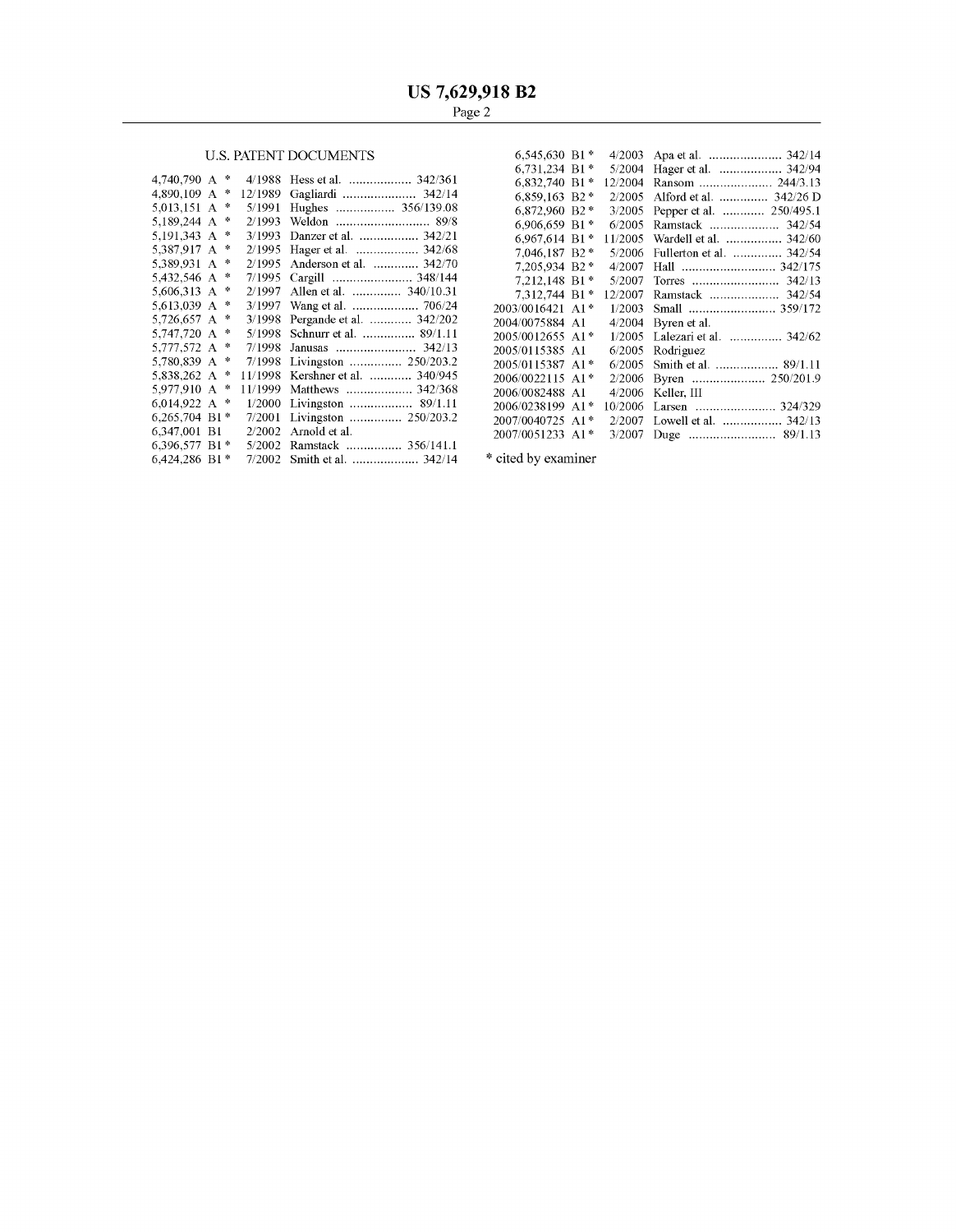

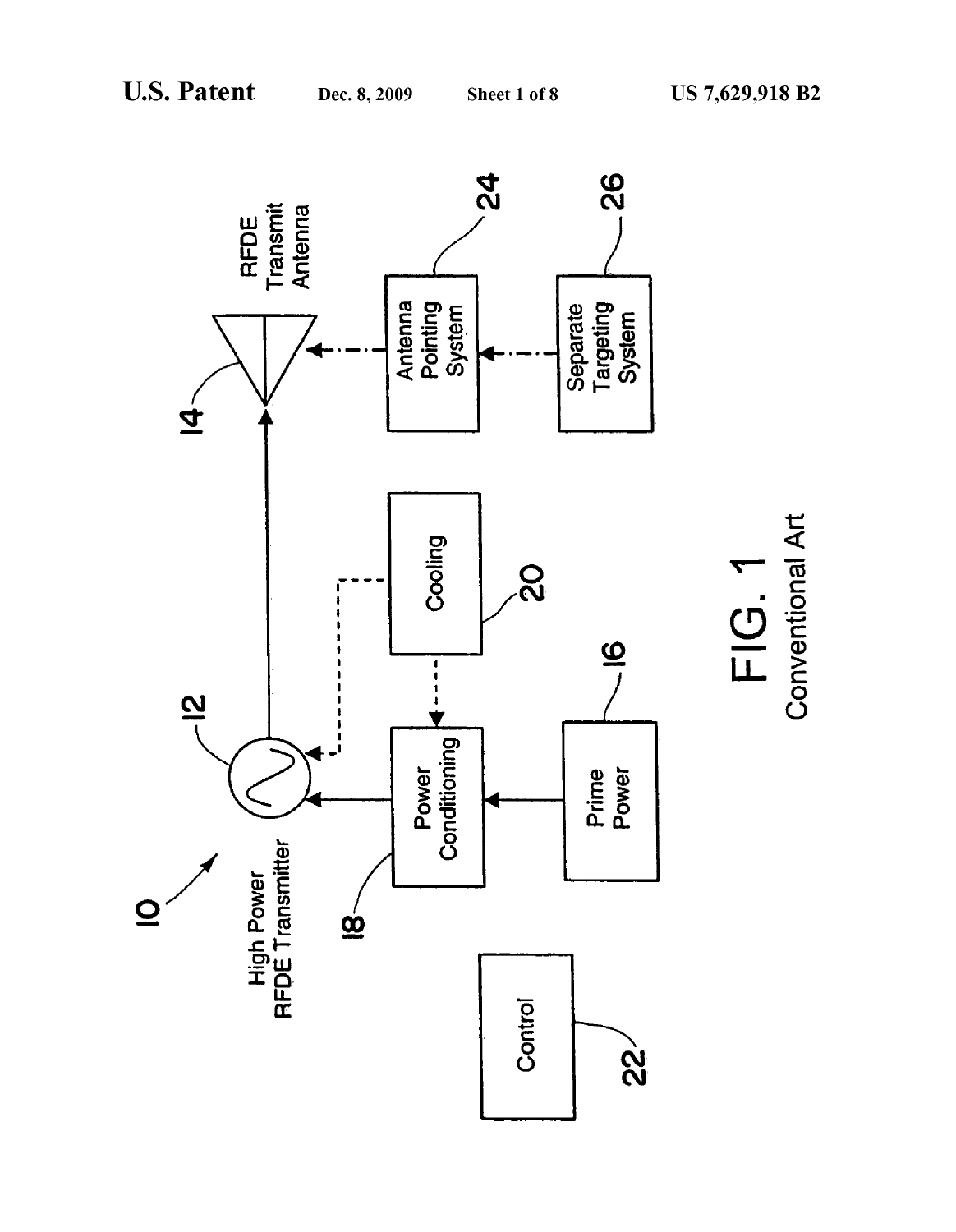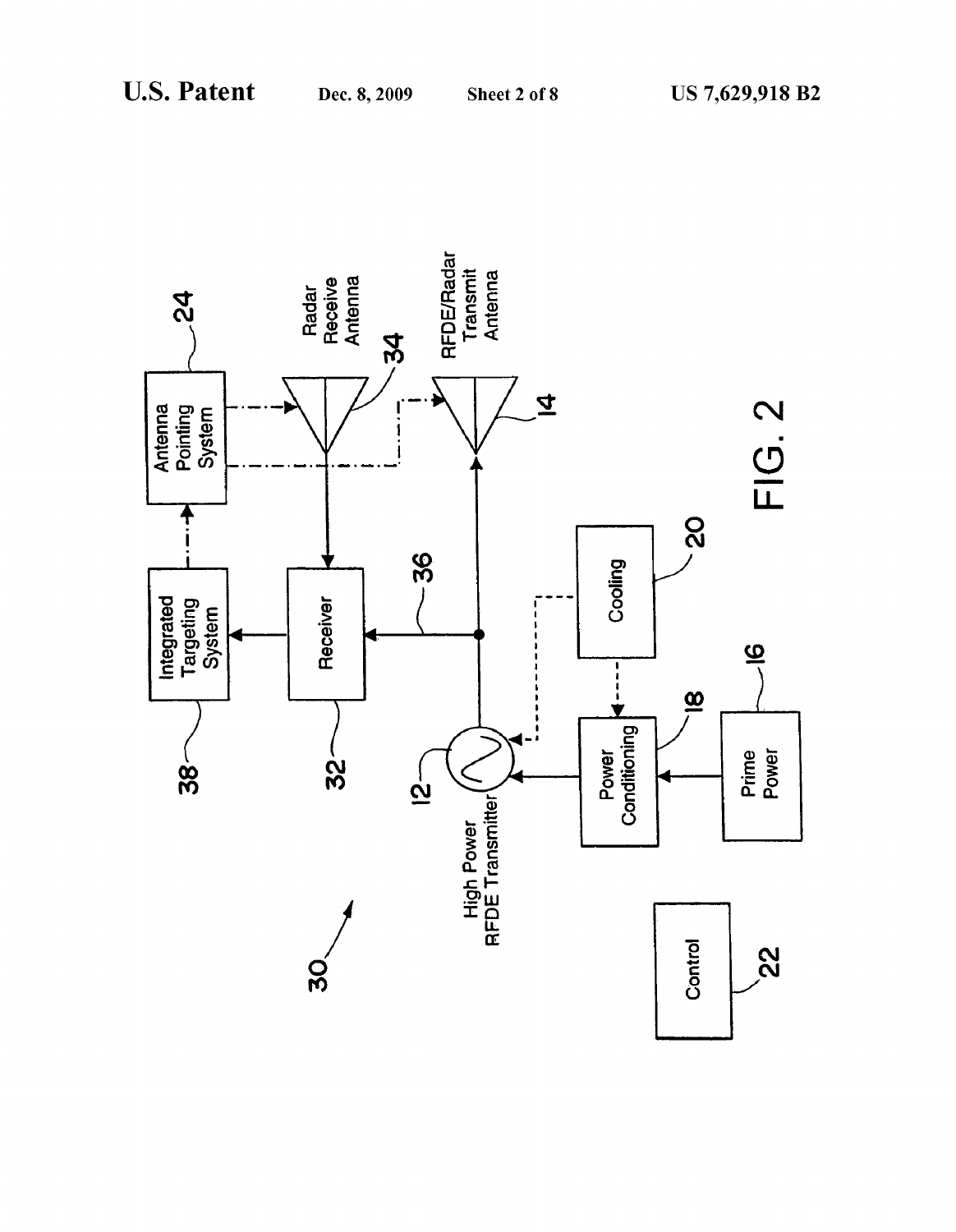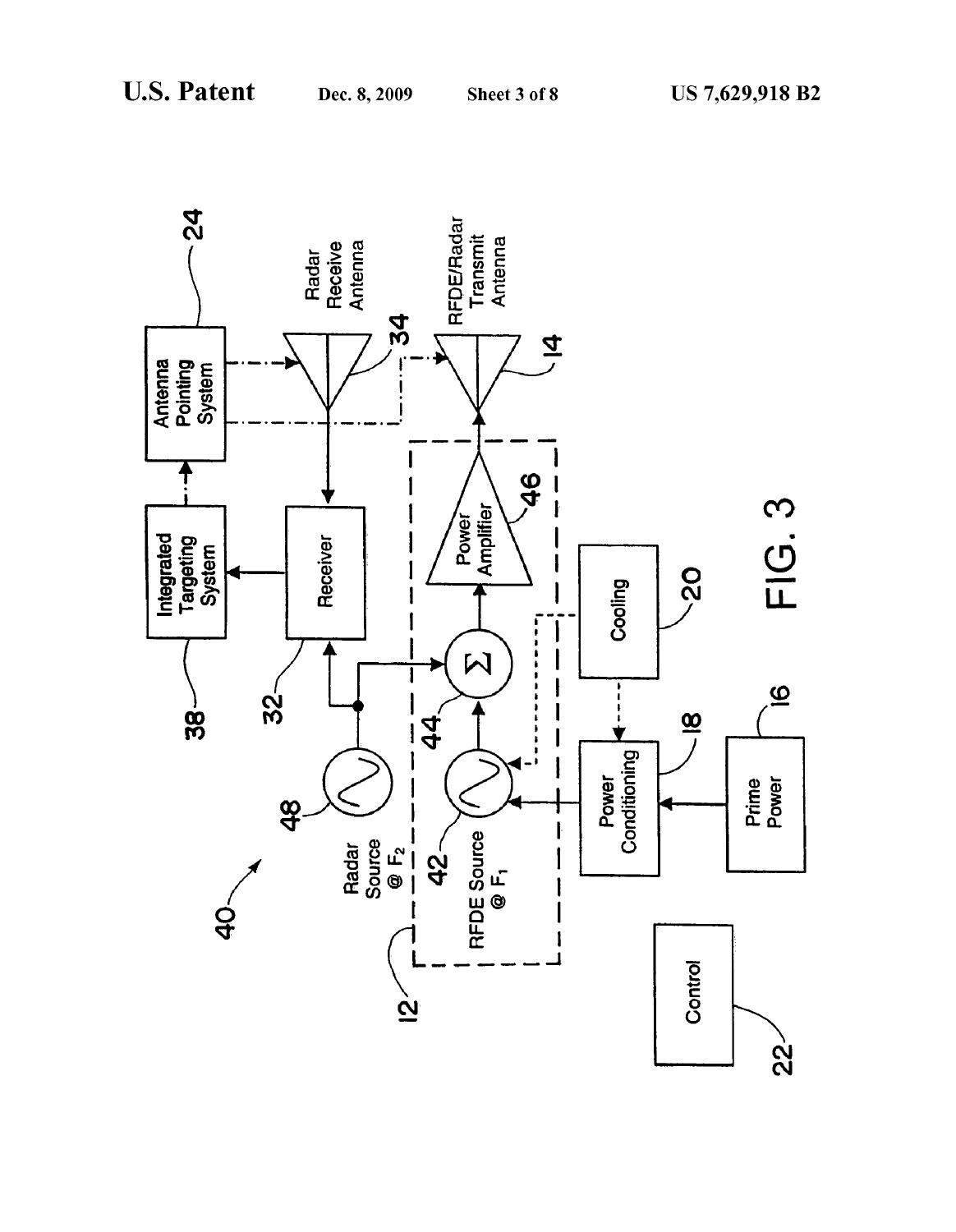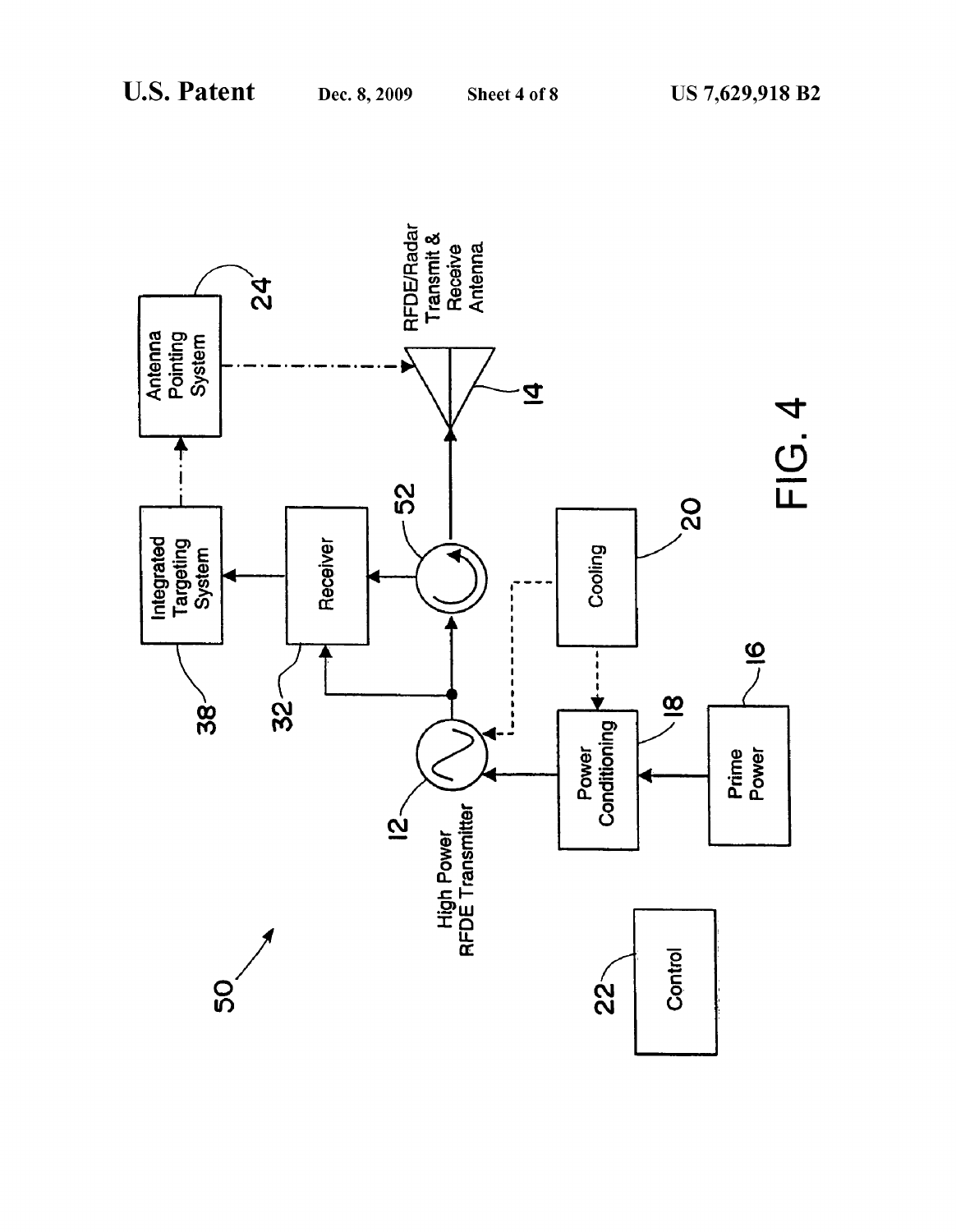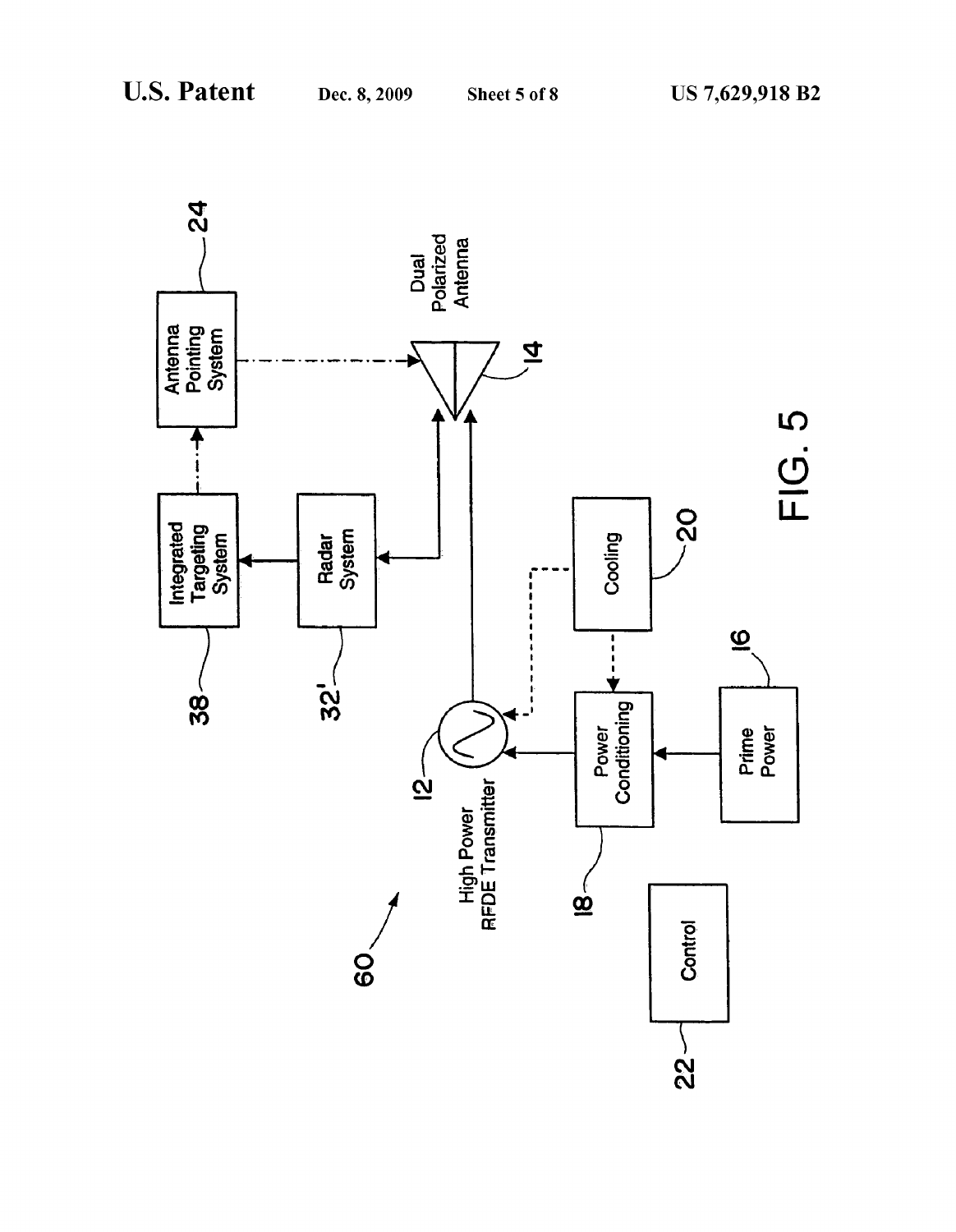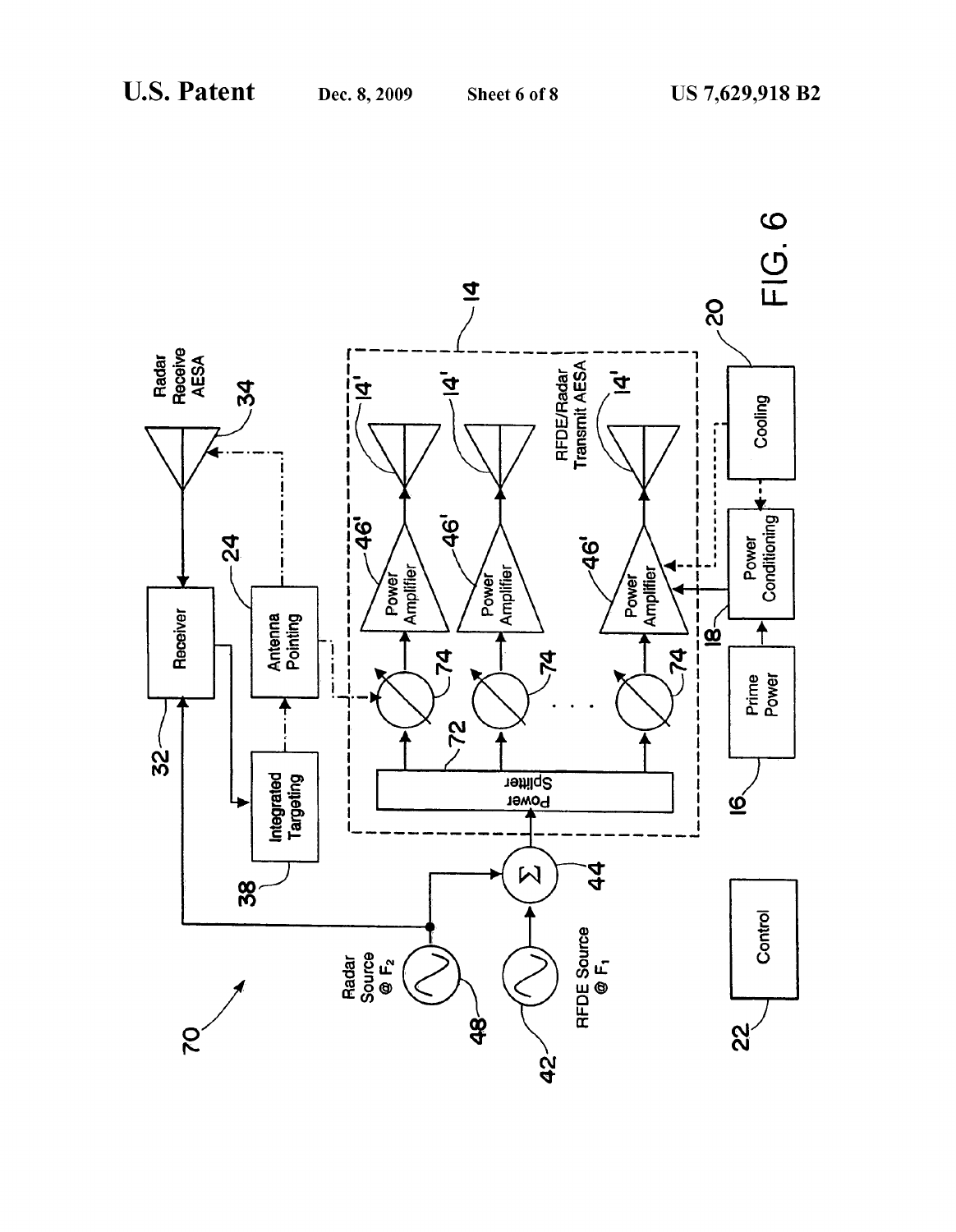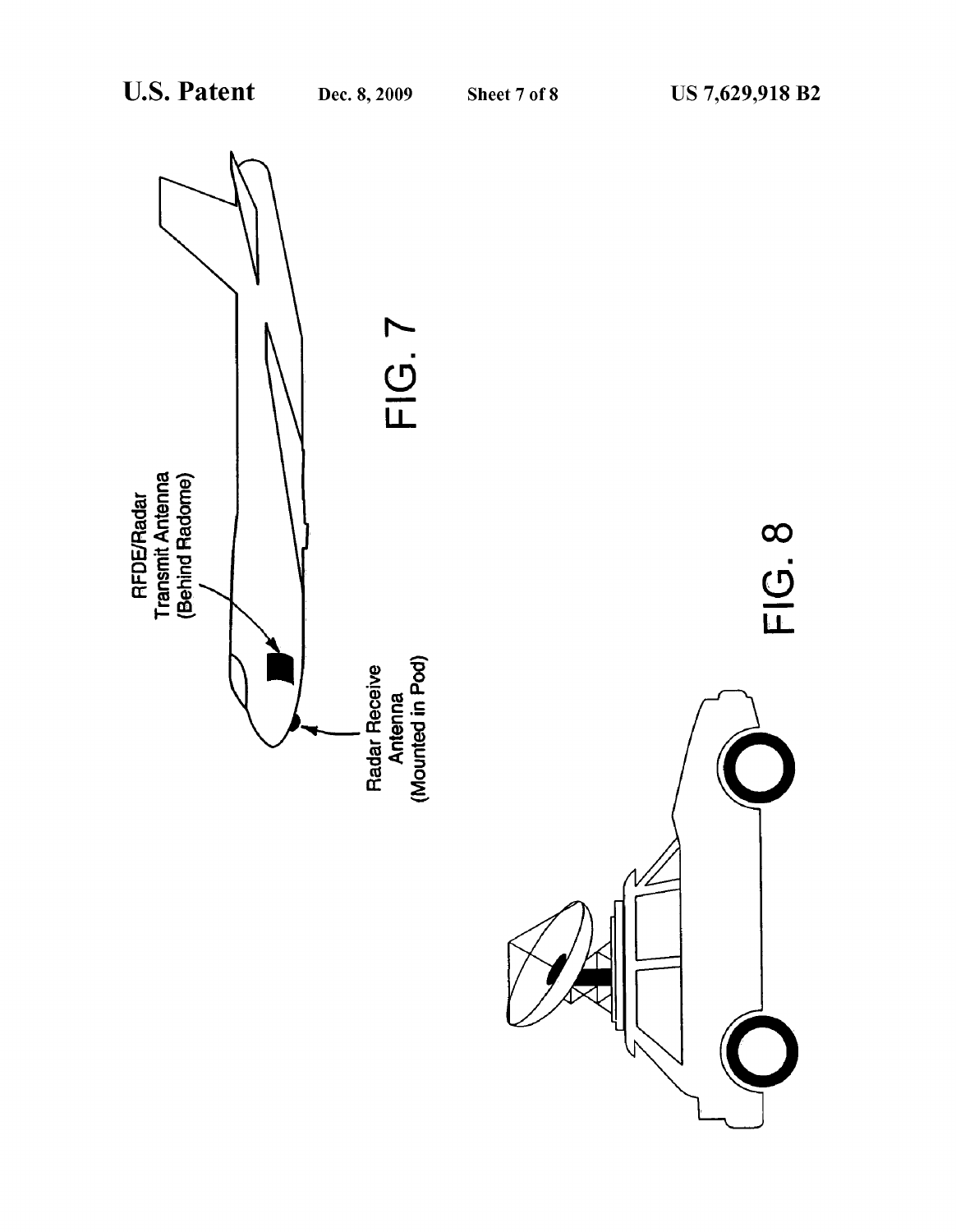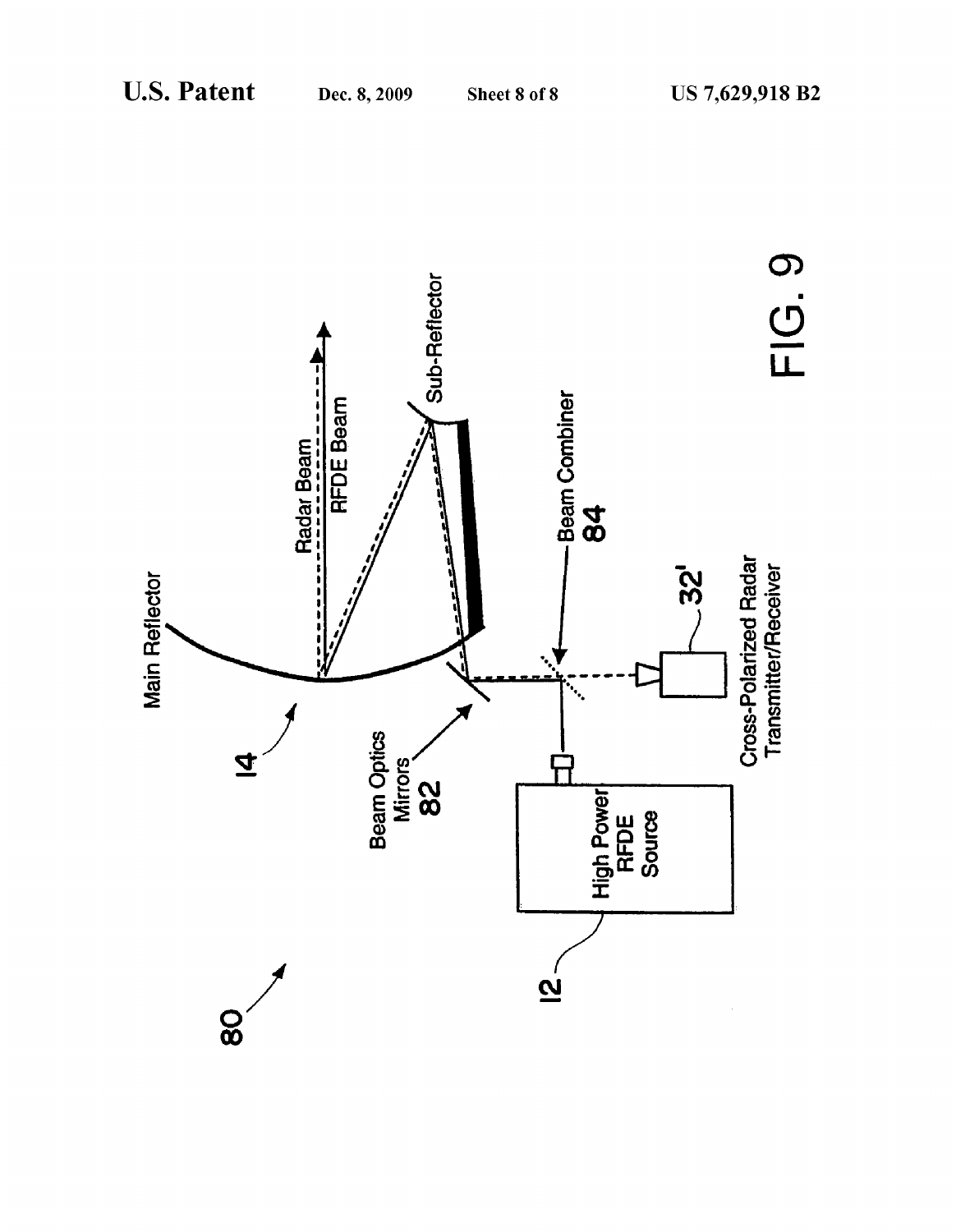50

65

# MULTIFUNCTIONAL RADIO FREQUENCY DIRECTED ENERGY SYSTEM

### TECHNICAL FIELD

The present invention relates generally to radio frequency directed energy (RFDE) systems, and more particularly to multifunctional type RFDE systems.

### BACKGROUND OF THE INVENTION

Radio frequency directed energy (RFDE) systems are known in the art for directing high power RF, microwave and/or millimeter wave electromagnetic energy to destroy or disrupt a target. Although RFDE systems typically serve as 15 military weapons, RFDE systems need not be limited to weapon systems. For example, RFDE systems of the present invention may be used for non-military purposes such as destroying or disrupting foreign objects, contaminants, unde sirable atmospheric conditions, or other types of targets.

As for weapon systems, it is important to distinguish between an RFDE weapon system and an electronic warfare system. A primary difference between an RFDE weapon and an electronic warfare system is power and kill mode. An electronic warfare system makes use of a priori knowledge of 25 a target it is designed to jam or disrupt. An electronic warfare system uses such a priori knowledge of a target's character istics (e.g., frequency of operation, method of operation, etc.) to disrupt or confuse the target with "finesse', or a relatively low amount of power.

On the other hand, an RFDE weapon system can go after a broad range of targets (electronics, biological, ordinance, structures, etc.) due to its relatively large radiated power. A priori knowledge of the intended target characteristics is typi cally not required because the RFIDE weapon either burns-out 35 or overwhelms its target by the shear amount of power it radiates.

An ongoing problem with RFDE Systems is targeting accurately pointing the RF directed energy beam at the intended target and establishing an accurate range from the 40 system to the target. To date, the RFDE system targeting problem has been addressed by using what may be referred to as auxiliary add-on systems. These add-on systems could include a stand-alone radar system, a stand-alone laser range finder, stand-alone optical or infrared imaging system, etc. 45 However, these add-on systems add significant cost to the RFDE system. In addition, these add-on systems add signifi cant complexity by requiring calibration of the alignment between the RFDE system and the stand-alone targeting sys tem.

FIG. 1 is a block diagram of a typical RFDE system 10. In its simplest form, the system 10 includes a high power trans mitter 12 transmitting thru a high power antenna 14. The transmitter 12 operates at RF, microwave or millimeter wave frequencies. The system 10 operates based on a prime power 55 source 16, such as an AC mains, generator, high capacity battery system, etc. A power conditioning block 18 condi tions power delivered from the power source 16 so as to be suitable for powering the transmitter 12. A cooling system 20 provides appropriate cooling to the power conditioning block 60 18 and the high power transmitter 12 as needed. A control block 22 provides appropriate control among the various sub-systems.

The RFDE weapon system 10 further includes an antenna pointing system 24 for aiming the high power antenna14, and thus the high power electromagnetic energy beam transmitted therefrom, at the target. The pointing system 24 typically is

driven by coordinate data identifying the direction and range of the intended target. Such coordinate data is provided by a stand-alone targeting system 26. AS is noted above, the tar geting system 26 is an add-on often in the form of a stand alone radar system, a stand-alone laser range finder, stand alone optical or infrared imaging system, etc. AS is also noted above, however, these add-on systems add significantly to the cost and complexity of the RFDE system.

10 with conventional RFDE systems, there is a strong need in the In view of the aforementioned shortcomings associated art for an RFDE system which is not subject to the cost and complexity associated with conventional targeting systems.

### SUMMARY OF THE INVENTION

The RFDE system of the present invention eliminates the need for a separate, stand-alone targeting system by integrat ing a targeting system within the RFDE system itself. The RFDE system is multi-functional in that all or part of the  $_{20}$  RFDE system hardware that functions to direct high power electromagnetic energy also functions to obtain and provide targeting information to aim the high power electromagnetic energy beam. For example, the RFDE transmitter is not only used as the source of the directed electromagnetic energy, but is also used as a radar transmitter for targeting an object. A relatively simple radar receiver may then be added to the RFDE system. The cost of the overall system is substantially reduced since an expensive radar transmitter is not required.

30 Moreover, the complexity of the system is reduced as cali bration of the alignment between the RFDE system and a stand-alone targeting system becomes unnecessary.

According to one aspect of the invention, a multi-functional RFDE system is provided. The RFDE system includes an RFDE transmitter and at least one RFDE antenna. The RFDE transmitter and antenna direct high power electromagnetic energy towards a target sufficient to cause high energy damage or disruption of the target. The RFDE system further includes a targeting system for locating the target. The target ing system includes a radar transmitter and at least one radar antenna for transmitting and receiving electromagnetic energy to locate the target. The RFDE system also includes an antenna pointing system for aiming the at least one RFDE antenna at the target based on the location of the target as ascertained by the targeting system. Moreover, at least a por tion of the radar transmitter or the at least one radarantennais integrated within at least a portion of the RFDE transmitter or the at least one RFDE antenna.

According to another aspect of the invention, a method is provided operating an RFDE system. The method includes the steps of utilizing an RFDE transmitter and at least one RFDE antenna to direct high power electromagnetic energy towards a target sufficient to cause high energy damage or disruption of the target, utilizing a targeting system to locate the target, the targeting system including a radar transmitter and at least one radar antenna for transmitting and receiving electromagnetic energy to locate the target; aiming the at least one RFDE antenna at the target based on the location of the target as ascertained by the targeting system; and integrating at least at portion of the radar transmitter or the at least one radar antenna within, at least a portion of the RFDE transmitter or the at least one RFDE antenna.

To the accomplishment of the foregoing and related; ends, the invention, then, comprises the features hereinafter fully described and particularly pointed out in the claims. The following description and the annexed drawings set forth in detail certain illustrative embodiments of the invention. These embodiments are indicative, however, of but a few of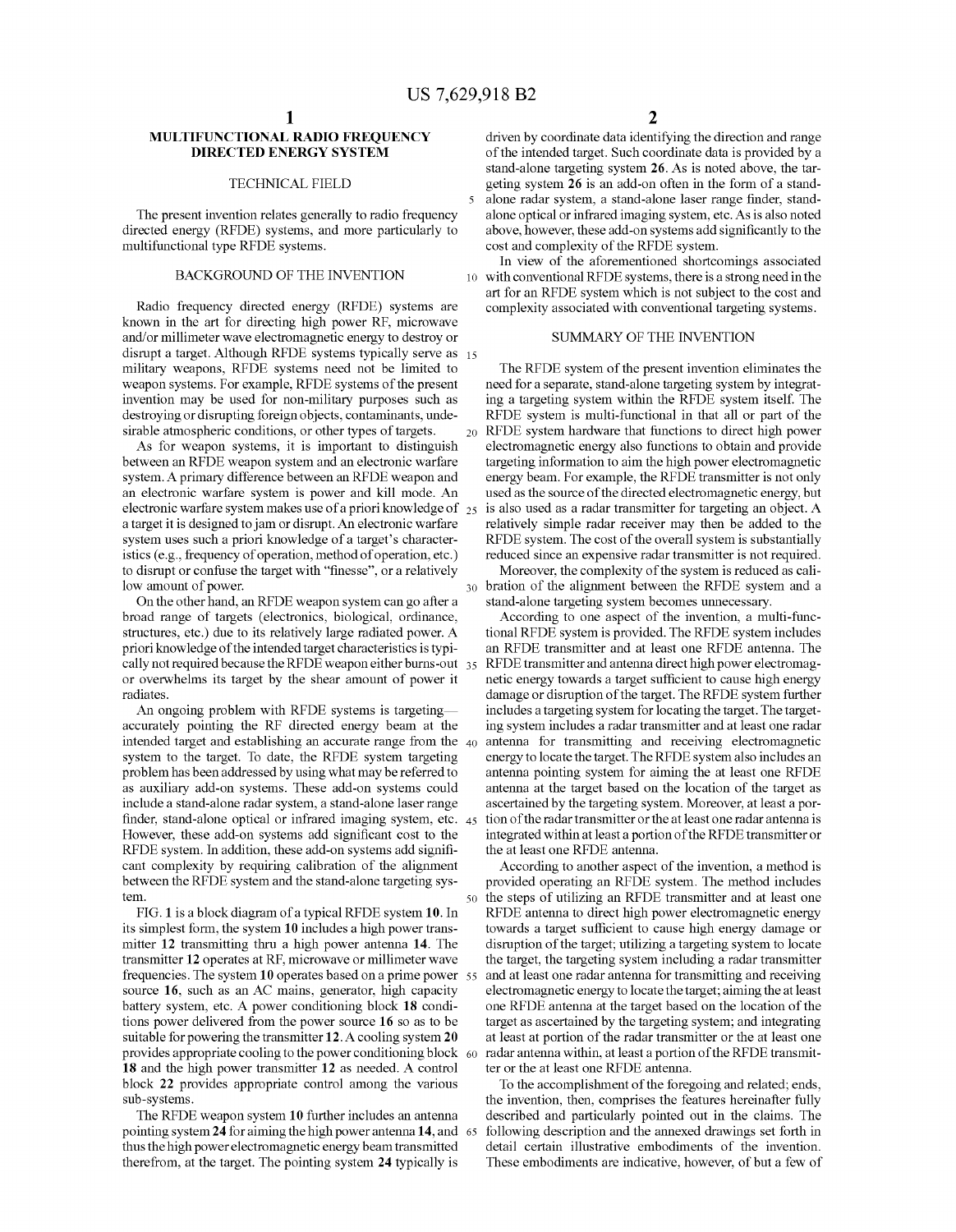15

35

40

the various ways in which the principles of the invention may be employed. Other objects, advantages and novel features of the invention will become apparent from the following detailed description of the invention when considered in con-<br>iunction with the drawings. junction with the drawings.

## BRIEF DESCRIPTION OF THE DRAWINGS

FIG. 1 is a block diagram of a conventional RFDE system; FIG. 2 is a block diagram of a multi-functional RFDE system in accordance with a first embodiment of the present invention; 10

FIG. 3 is a block diagram of a multi-functional RFDE system in accordance with a second embodiment of the present invention;

FIG. 4 is a block diagram of a multi-functional RFDE system in accordance with a third embodiment of the present invention;

FIG. 5 is a block diagram of a multi-functional RFDE system in accordance with a fourth embodiment of the present invention;

FIG. 6 is a block diagram of a multi-functional RFDE system in accordance with a fifth embodiment of the present invention;

FIG. 7 illustrates a multi-functional RFDE system  $^{25}$ mounted within an aircraft in accordance with an embodi ment of the present invention;

FIG. 8 illustrates a multi-functional RFDE system mounted within a wheeled vehicle in accordance with an  $_{30}$ embodiment of the present invention; and

FIG.9 is a schematic diagram of a multi-functional RFDE system incorporating a reflector-type antenna in accordance with an embodiment of the present invention.

# DETAILED DESCRIPTION OF THE INVENTION

The present invention will now be described with reference to the drawings, in which like reference numerals are pro vided to refer to like elements throughout.

The RFDE system of the present invention integrates a targeting system, such as a radar targeting, system, into an otherwise conventional RFDE system. There are several ways that the targeting system can be integrated into the RFDE system as explained herein. The particular embodiments 45 described below are meant to be merely exemplary. The present invention contemplates not only the particular embodiments described herein, but any system in which a targeting system is integrated in part or in whole within the RFDE system.

Referring to FIG. 2, an RFDE system 30 is shown in accordance with an embodiment of the present invention. Since many of the elements of the RFDE system 30 in FIG.3 are similar to those in the conventional system 10 discussed above with respect to FIG. 1, only the relevant differences 55 with be discussed herein for sake of brevity. In this particular embodiment, a portion of an otherwise conventional RFDE system (notably the high power transmitter 12 and/or the transmit antenna 14) forms part of the targeting system. Spetransmit antenna 14) forms part of the targeting system. Spe-<br>cifically, during a targeting mode, the high power RFDE 60 transmitter 12 is controlled by the control block 22 to transmit standard radar tracking signals thru the antenna 14. The radar tracking signals may be any type of conventional radar signal such a pulse or continuous wave radar. The power level of the tracking signals may be a high powered signal, such as the 65 RFDE signal itself, or a relatively low powered signal as more typical in radar tracking applications.

4

In the embodiment of FIG. 2, a separate radar receiver 32 and radar receive antenna 34 are used in conjunction with the integrated RFDE/radar transmitter 12. In one embodiment, the RFDE high power output beam intended to destroy or disturb a target is transmitted using the RFDE/radar transmit ter 12 and antenna 14. The radar receive antenna 34 receives portions of the RFIDE output beam reflected by the target back towards the system 30. The radar receiver 32 processes the reflected return signals using conventional techniques in order to identify the location of the target. For example, the radar receiver 32 can be coherently linked to the transmitted RFDE output waveform (represented by line 36) so that Doppler processing can beachieved and the direction and range of the target identified.

The radar receiver 32 provides the target location informa tion to an integrated targeting system block 38 which feeds the location information to the antenna pointing system 24. Such operation allows the antenna 14 to be directed in both search and track radar functions.

As will be appreciated, the RFDE system 30 in FIG. 2, as with the various other embodiments of the invention described herein, can operate in both an RFDE mode and a tracking mode. Both modes may be carried out simulta neously as described above, for example, where the high power electromagnetic energy output waveform of the RFDE system also serves as the radar tracking system transmit sig nal. Alternatively, the RFDE system 30 may switch between the RFIDE mode and the tracking mode using a separate RFDE high power beam and lower power radar transmit signals, respectively. So long as the system 30 switches between the two modes rapidly enough so as not to lose track of the target, operation between RFDE mode and tracking mode may be time-division multiplexed.

Typically the radar transmitter is one of the most expensive portions of a radar tracking system. Therefore, by using the RFIDE transmitter 12 and antenna 14 to function as the radar transmitter and antenna for targeting, the cost of the targeting system can be drastically reduced. Also, using the radar return<br>of the RFDE high power beam itself to determine the target location can substantially improve the beam pointing accuracy of the RFDE system 30. By using the RFDE high power beam to determine the location of the target, the power density on target will be maximized when standard radar tracking techniques are employed (e.g., monopulse, continuous scan, etc.).

50 Those of ordinary skill will appreciate that the RFDE trans mitter 12 can be any transmitter suitable for transmitting an RFDE high power beam. For example, the RFDE transmitter 12 may be a single or multiple tube source, or solid state source. Moreover, it will be appreciated that the antenna 14 can be any type of Suitable high power antenna which can be mechanically and/or electronically pointed and scanned via the antenna pointing system 24. The transmitter/antenna can also be comprised of an active electronically steered array (AESA), for example, where an array of high power ampli fiers/antennas is utilized. The radar receive antennas 34 can be any type of suitable antenna for receiving the radar return signals. As with the antenna 14, the radar receive antenna 34 is mechanically and/or electronically pointed and scanned via the antenna pointing system 24. The antenna pointing system 24 can be a mechanical gimbal or a beam steering computer controlling phase shifters in an electronically steerable array.

FIG. 3 illustrates another embodiment representing how a tracking system can be integrated with an RFDE system. The embodiment of FIG. 3, as with the other embodiments described herein, shares many of the same elements as FIG.2,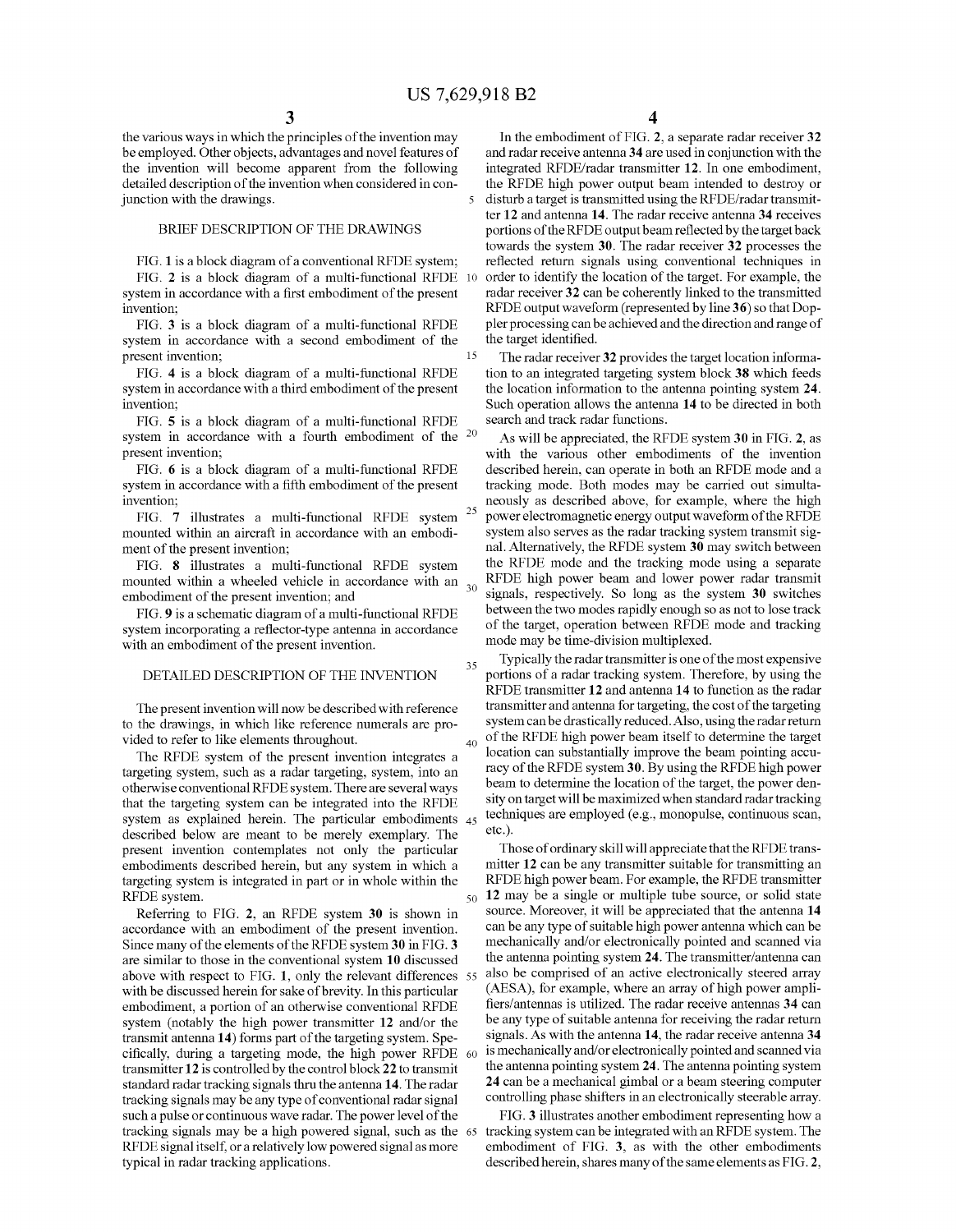35

40

45

50

and thus again only the relevant differences between the embodiments will be discussed for sake of brevity.

Specifically, FIG. 3 illustrates an RFDE system 40 in which the power amplifier of the tracking system is integrated within the power amplifier of the RFDE system. More particularly, the RFDE transmitter 12 includes a low power RFDE signal source 42 operating at a first frequency and input to an adder 44. The output of the adder 44 is input to a power amplifier 46 which amplifies the output before being radiated by the transmit antenna 14. A low power radar signal source 48 at a second frequency is also input to the adder 44. In addition, the low power radar signal source 48 is input to the radar receiver 32 to provide for coherent processing. The adder 44 thus outputs the combined RFDE signal source and amplifier 46 can be any suitable type of amplifier including, for example, an injection locked magnetron, a klystron, a solid-state amplifier, etc., or an array of any of these types of amplifiers in an AESA embodiment. 10 radar signal source to the power amplifier 46. The power 15

In the embodiment of FIG. 3, a separate low power radar  $20$ signal from the signal source 48 is used. This signal is combined with the RFDE signal from the RFDE signal source 42 prior to the combined signal being amplified by the power amplifier 46. The frequencies of the RFDE signal and the radar signal do not have to be at the same frequency. In fact,  $25$ they can be completely independent of each other within the bandwidth constraints of the power amplifier 46 and the RFDE transmit antenna 14. It will be appreciated that significant isolation can be achieved between the RFDE and radar signals by filtering out the RFDE signal at the receive antenna  $30$ 34 and/or radar receiver 32.

Again, it will be appreciated that the RFDE system 40 of FIG.3 may operate in an RFDE mode and a targeting mode. As in the other embodiments described herein, such modes may be carried out simultaneously or in time-multiplexed fashion. In the case where the RFDE signal source 42 and radar signal source 48 are different, one may consider such operation as frequency-multiplexed as will be appreciated.

FIG. 4 illustrates yet another embodiment of the present invention. In this embodiment, the RFDE system 50 inte grates the radar receive antenna into the same antenna 14 serving as the RFDE and radar transmit antenna. This is accomplished by means of a high power circulator 52 which routes the RFDE/radar transmit signals from the shared trans mitter 12 through to the antenna 14. Reflected signals received by the antenna are routed by the circulator 52 to the receiver 32 for processing. In this example, as in the others discussed herein, the RFDE transmit signal may also be the radar transmit signal. The return signal is received by the same antenna 14 and coupled through the circulator 52 to the receiver 32. The radar system thus can provide target infor mation feedback to the antenna pointing system 24.

The high power circulator 52 can be problematic in that it can be difficult to design a circulator that can handle the  $_{55}$ typical total power radiated by an RFDE system. Neverthe less, with improvements in materials and technologies such a circulator may someday be commercially feasible. Further more, the embodiment of FIG. 4 certainly is very suitable for an AESA system where the output power is broken-up among  $_{60}$ an array of transmit elements as discussed in more detail below.

In some integrated RFDE/targeting applications it may be desirable only to share the antenna between the RFDE and targeting systems. The RFDE systemand the targeting system 65 otherwise operate independently. An example of Such an embodiment is shown in FIG. 5.

6

Specifically, the embodiment of FIG. 5 illustrates a radar system 32' which functions essentially independently of the RFDE system 60 with the exception of sharing a dual polar ized antenna 14. The RFDE system transmits the RFDE high power beam from the transmitter 12 via the dual polarized antenna 14 using one polarization (e.g., vertical, right hand circular, etc.). The radar system32, with its own transmitter/ receiver, transmits the radar transmit signal via the antenna 14 using the orthogonal polarization (e.g., horizontal, left hand circular, etc.). The reflected radar return signal received by the antenna 14 is processed by the radar system 32 to provide target location information, again using conventional tech niques. As in the other embodiments, the location information is provided to the integrated targeting system 38 which pro vides the information to the antenna pointing system 24. The embodiment of FIG. 5 can be used to provide tracking infor mation and/or is especially suitable for providing range information for the RFDE system.

FIG. 6 illustrates an embodiment in which AESAS or phased array antennas may be incorporated within the present invention. The embodiment of FIG. 6 is fundamentally the same as the embodiment of FIG.3, with the exception that the power amplifier 46 is represented by an array of power ampli fiers 46' included with the RFDE/radar transmit AESA antenna 14. The radar receive antenna 34 may similarly com prise an AESA antenna.

As is shown in FIG. 6, the combined signal from the adder 44 is input to a power splitter 72 within the AESA antenna 14. The power splitter 72 separates the signal and provides the split signal to respective phase shifters 74 and power ampli fiers 46' corresponding to respective radiator elements 14' in the antenna 14. The antenna pointing system 24 may steer the antenna 14 by adjusting the phase of the phase shifters 74, as will be appreciated.

Continuing to refer to FIG. 6, it will further be appreciated that the radar source 48 and RFDE source 42 can be at dif ferent frequencies and still radiate in the same direction. As long as the phase shifters 74 are selected to provide a true time<br>delay (which is fairly common in the art), the antenna 14 may be steered concurrently for both frequencies.

A multifunctional RFDE system of the present invention can be employed on a variety of platforms. For example, FIG. on an aircraft. The combined RFDE/radar transmitter 12 and antenna 14 (not shown), for example, are mounted to radiate out the side of the aircraft. A pod is then mounted beneath the aircraft, containing the radar receiver 32 and receive antenna 34 (also not shown).

FIG.8 shows an embodiment in which the RFDE system of the present invention can be employed on a wheeled vehicle. For example, the RFDE and radar systems are mounted in the back of the vehicle and share a common antenna. One possible such system 80 is shown in FIG. 9. A high power RFDE source 12 radiates into a beam transport system comprised of mirrors (e.g., 82) suitable for the frequency of operation. A cross-polarized radar transmit signal from the radar system 32' is then injected into the RFDE beam path by means of a beam combiner/splitter 84. The RFDE and radar transmit signal are then simultaneously transmitted from the common antenna 14, in this embodiment a reflector-type antenna. The radar return signal is received by the antenna 14 and directed back to the cross-polarized radar system 32' via the mirrors 82 and beam combiner/splitter 84.

Although the invention has been shown and described with respect to certain preferred embodiments, it is obvious that equivalents and modifications will occur to others skilled in the art upon the reading and understanding of the specifica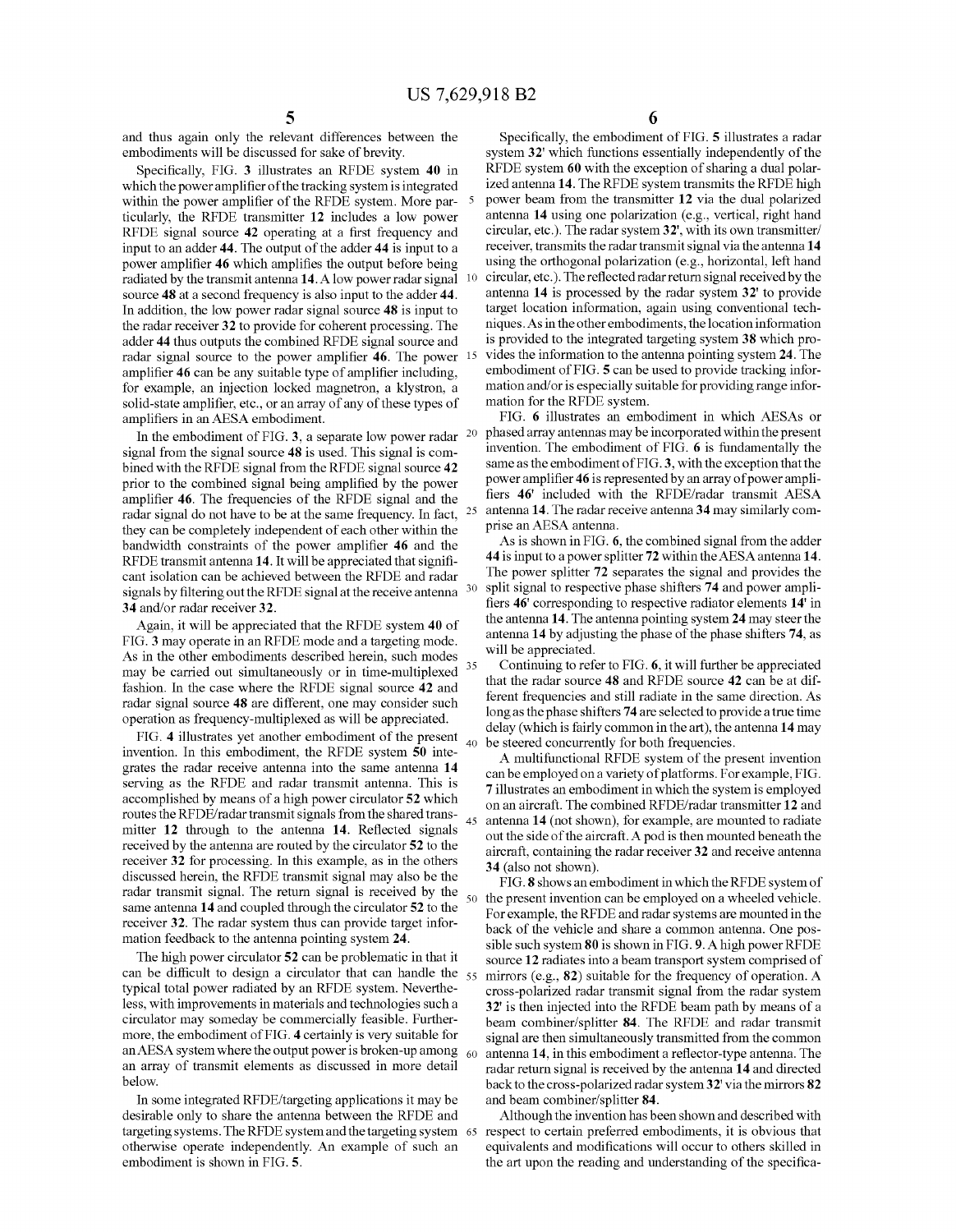tion. For example, although the present invention has been described primarily in the context of a conventional radar based targeting system, other types of radar-like targeting systems which rely on the transmission and return of electro magnetic energy (e.g., laser-based, infrared, etc.) can also be used without departing from the scope of the invention.

The present invention includes all such equivalents and modifications, and is limited only by the scope of the follow ing claims.

What is claimed is:

1. A multi-functional radio frequency directed energy (RFDE) system, comprising:<br>an RFDE transmitter and at least one RFDE antenna for

- directing high power electromagnetic energy towards a target sufficient to cause high energy damage or disrup- 15 tion of the target;
- a targeting system for locating the target, the targeting system including a radar transmitter and at least one radarantenna for transmitting and receiving electromag netic energy to locate the target; and
- an antenna pointing system for aiming the at least one RFDE antenna at the target based on the location of the target as ascertained by the targeting system,
- wherein at least a portion of the radar transmitter or the at least one radar antenna is integrated within at least a 25 portion of the RFIDE transmitter or the at least one RFDE antenna to provide simultaneous transmission of the high power electromagnetic energy and the electromag netic energy to locate the target.

2. The multi-functional RFDE system of claim 1, wherein 30 the at least one radar antenna is embodied at least partially within the at least one RFDE antenna.

3. The multi-functional RFDE system of claim 1, wherein the radar transmitter is embodied at least partially within the RFDE transmitter.

4. The multi-functional RFDE system of claim 3, wherein the radar transmitter and the RFIDE transmitter comprise a common RF power amplifier.

5. The multi-functional RFDE system of claim 4, wherein the electromagnetic energy for locating the target is at a first 40 frequency, and the high power electromagnetic energy is at a second frequency different from the first.

6. The multi-functional RFDE system of claim 1, wherein the at least one radar antenna functions to transmit the elec tromagnetic energy for locating the target, and the at least one 45 radar antenna is embodied at least partially in the at least one RFDE antenna.

7. The multi-functional RFDE system of claim 6, wherein the at least one radar antenna includes a first radar antenna that functions to transmit the electromagnetic energy for 50 locating the target and to transmit the high power electromag netic energy, and a second radar antenna that functions to receive the electromagnetic energy reflected from the target in order to locate the target.

8. The multi-functional RFDE system of claim 7, wherein 55 the first radar antenna comprises a multi-element phased array.

9. The multi-functional RFDE system of claim 6, wherein the at least one radar antenna that functions to transmit the electromagnetic energy for locating the target also functions 60 to receive the electromagnetic energy reflected from the target in order to locate the target.

10. The multi-functional RFDE system of claim 9, wherein the at least one radar antenna comprises a dual-polarized antenna. 65

11. The multi-functional RFDE system of claim 1, wherein the system comprises a beam combiner for combining the high power electromagnetic energy with the electromagnetic energy for locating the target in a path between the RFDE transmitter and the RFIDE antenna.

12. The multi-functional RFDE system of claim 1, wherein the system is configured for operation in a mobile vehicle.

13. The multi-functional RFDE system of claim 12, wherein the mobile vehicle is a wheeled-vehicle.

10 wherein the mobile vehicle is an aircraft. 14. The multi-functional RFDE system of claim 12,

15. A method of operating a multi-functional radio fre quency directed energy (RFDE) system, comprising the steps of:

- utilizing an RFDE transmitter and at least one RFDE antenna to direct high power electromagnetic energy towards a target sufficient to cause high energy damage or disruption of the target;
- utilizing a targeting system to locate the target, the target ing system including a radar transmitter and at least one radarantenna for transmitting and receiving electromag netic energy to locate the target;
- aiming the at least one RFDE antenna at the target based on the location of the target as ascertained by the targeting system; and
- integrating at least a portion of the radar transmitter or the at least one radarantenna within at least a portion of the RFIDE transmitter or the at least one RFIDE antenna to provide simultaneous transmission of the high power electromagnetic energy and the electromagnetic energy to locate the target.

16. The method of claim 15, wherein the at least one radar antenna is embodied at least partially within the at least one RFDE antenna.

17. The method of claim 15, wherein the radar transmitter is embodied at least partially within the RFDE transmitter.

18. The method of claim 17, wherein the radar transmitter and the RFIDE transmitter comprise a common RF power amplifier.

19. The method of claim 18, wherein the electromagnetic energy for locating the target is at a first frequency, and the high power electromagnetic energy is at a second frequency different from the first.

20. The method of claim 15, wherein the at least one radar antenna functions to transmit the electromagnetic energy for locating the target, and the at least one radar antenna is embodied at least partially in the at least one RFDE antenna.

21. A multi-functional radio frequency directed energy (RFDE) system, comprising:<br>an RFDE transmitter and at least one RFDE antenna for

- directing high power electromagnetic energy towards a target sufficient to cause high energy damage or disruption of the target;
- a targeting system for locating the target, the targeting system including a radar transmitter and at least one radarantenna for transmitting and receiving electromag netic energy to locate the target; and
- an antenna pointing system for aiming the at least one RFDE antenna at the target based on the location of the target as ascertained by the targeting system,
- wherein at least a portion of the radar transmitter or the at least one radar antenna is integrated within at least a portion of the RFIDE transmitter or the at least one RFDE antenna and the high power electromagnetic energy is used as the electromagnetic energy to locate the target.

35

20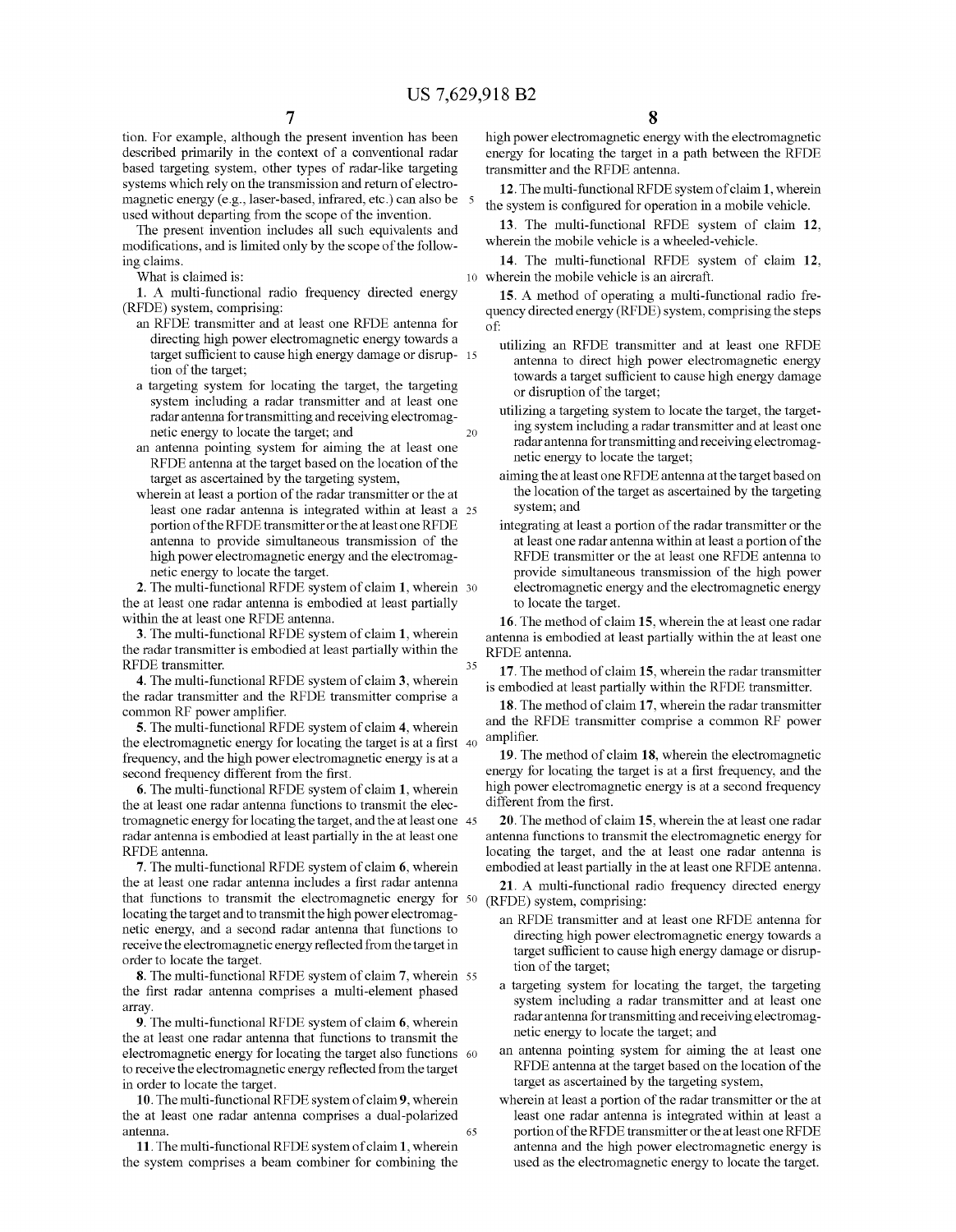22. A method of operating a multi-functional radio fre quency directed energy (RFDE) system, comprising the steps of:

- utilizing an RFDE transmitter and at least one RFDE antenna to direct high power electromagnetic energy towards a target sufficient to cause high energy damage or disruption of the target;
- utilizing a targeting system to locate the target, the target ing system including a radar transmitter and at least one radar antenna for transmitting and receiving electromag- 10  $^{\circ}$ netic energy to locate the target;
- aiming the at least one RFDE antenna at the target based on the location of the target as ascertained by the targeting system; and
- integrating at least a portion of the radar transmitter or the at least one radarantenna within at least a portion of the RFDE transmitter or the at least one RFDE antenna,
- wherein the high power electromagnetic energy is used as the electromagnetic energy to locate the target.

 $\rightarrow$  $*$  \*  $\ast$